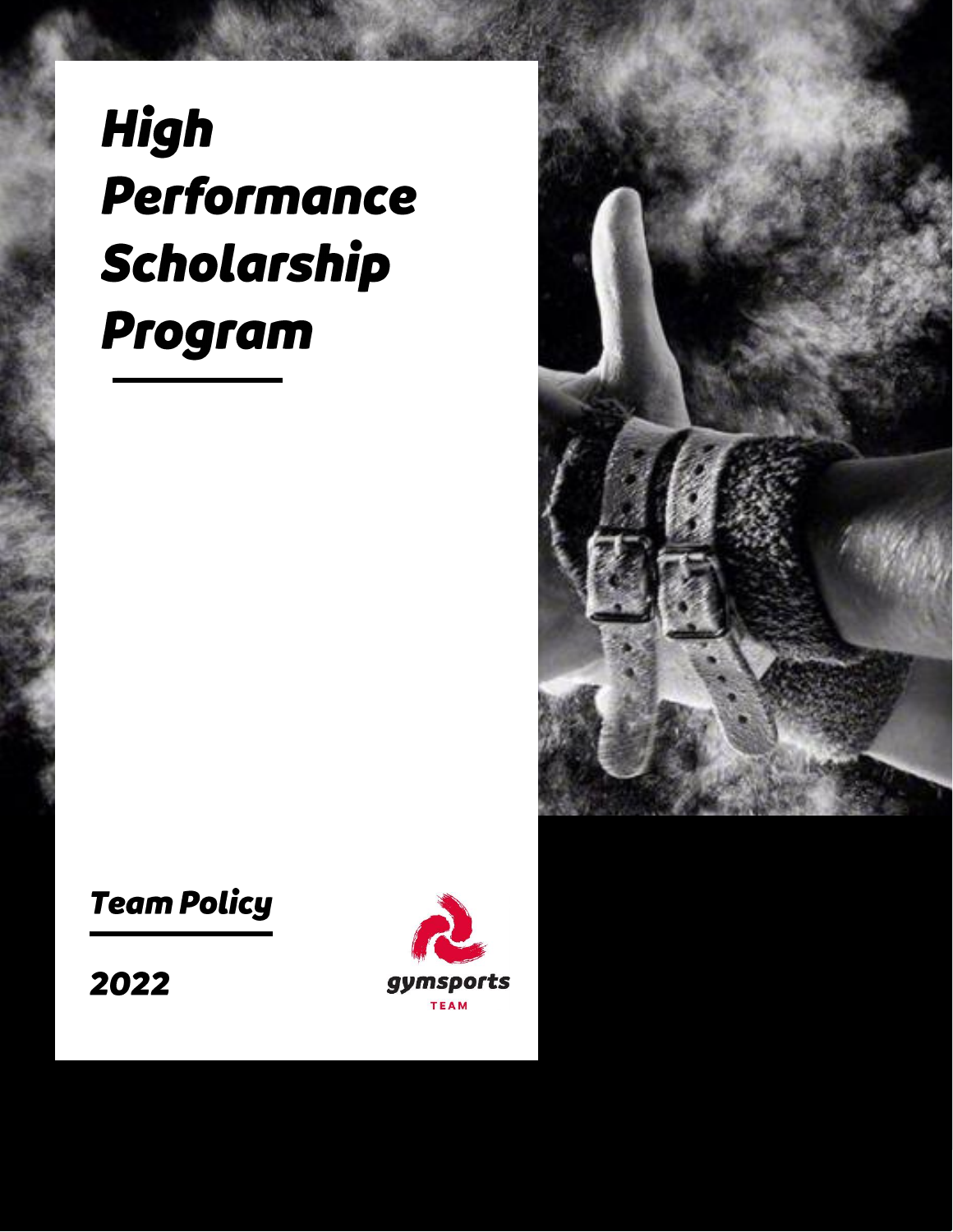## **Contents**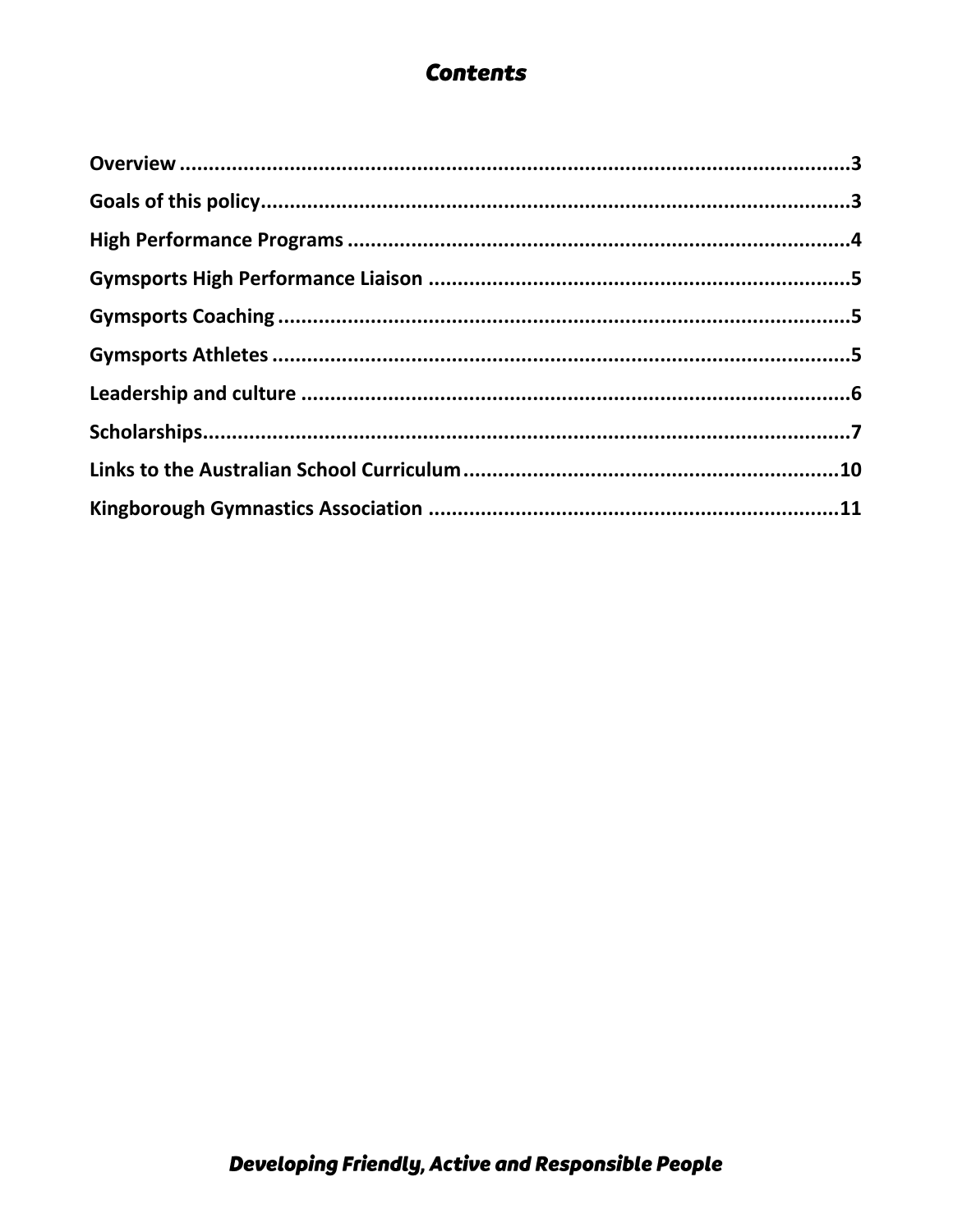#### <span id="page-2-0"></span>**Overview**

Gymsports Management are committed to their mission of "Developing Friendly, Active and Responsible People".

Gymsports Management have established strong Mens, Womens and Trampoline Team programs over the past 20 years, these programs have been highly competitive within this State and Nationally. Gymsports high performance programs are based on a holistic approach of athlete development that provides the opportunity for each athlete to achieve their potential.

Gymsports Management understands that being involved in a high-performance program requires far more than a skilled athlete. Being involved in a high-performance program requires the commitment and sacrifice not only of the athlete but of the financial and time resources of a whole family. This **is**  not a commitment that Gymsports Management, athletes, families, and schools should make without considerable thought.

This document will outline all aspects of being involved in a high-performance program and will guide successful decision making for all parties.

Gymsports Management is committed to supporting athletes that have the development potential and necessary attributes to be a successful high-performance athlete on an international pathway of competitive men's, women's and trampoline gymnastics.

#### <span id="page-2-1"></span>**Goals of this policy**

To clearly outline the commitment and the responsibilities of all parties involved in the development of a high-performance athlete.

To have clearly identified processes and pathways to support athletes and families in the decision making process of joining the high performance program.

To ensure all parties are focused on the same objective.

To implement an effective communication platform to ensure high performance policies, processes and review mechanisms are in place for informed contribution, decision making, transparency and awareness.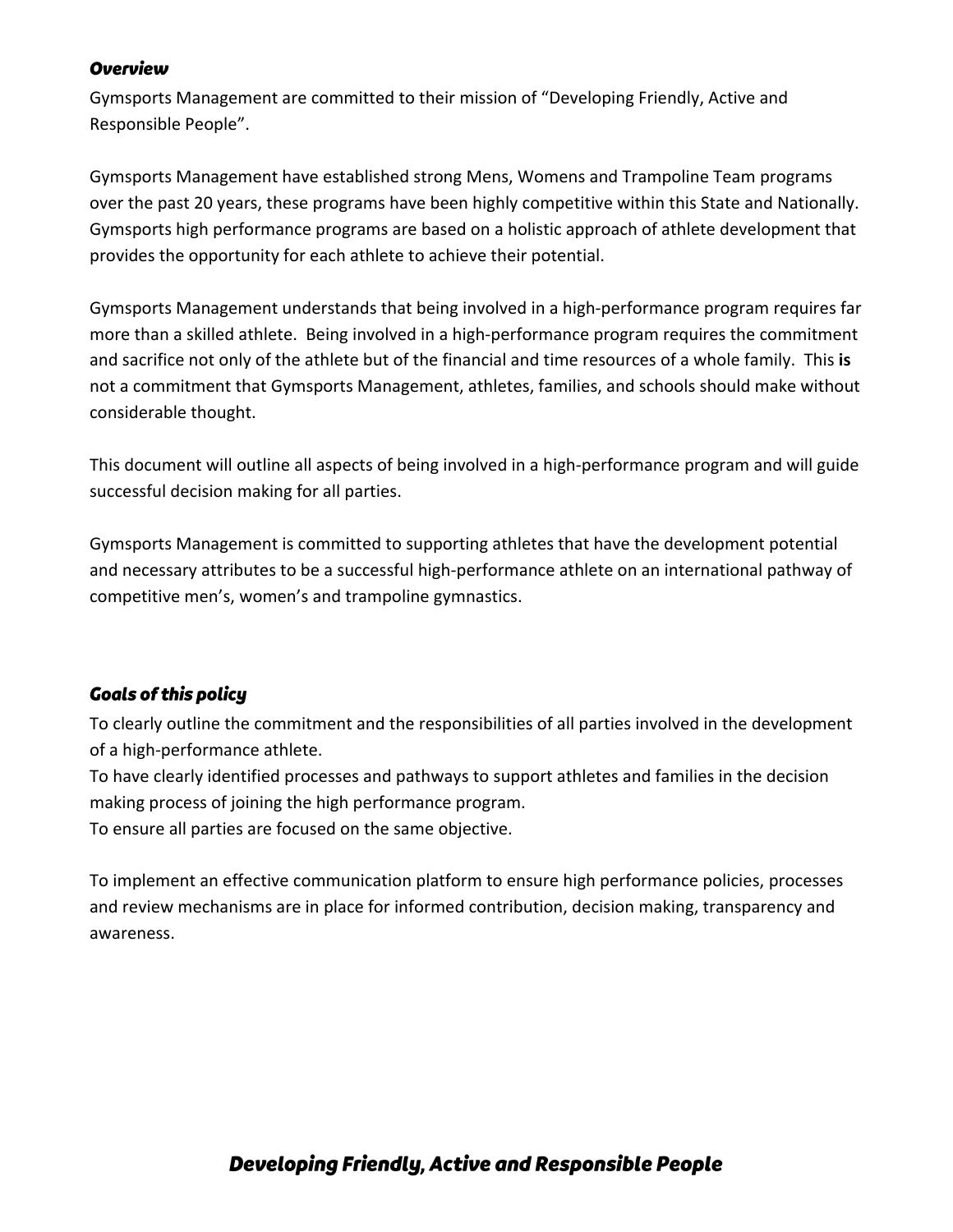#### <span id="page-3-0"></span>**High Performance Programs**

As identified by Gymnastics Australia and listed in the Gymnastics Australia High Performance review, a high-performance program is underpinned by six key areas:

Athletes Coaching Leadership and culture Daily training environment Competition Knowledge and growth

The relationship between athlete, family, school and coach are a key factor in the success of a highperformance athlete.

**Recognise and acknowledge the importance of clubs in the development and success of highperformance athletes.**

-Gymnastics Australia

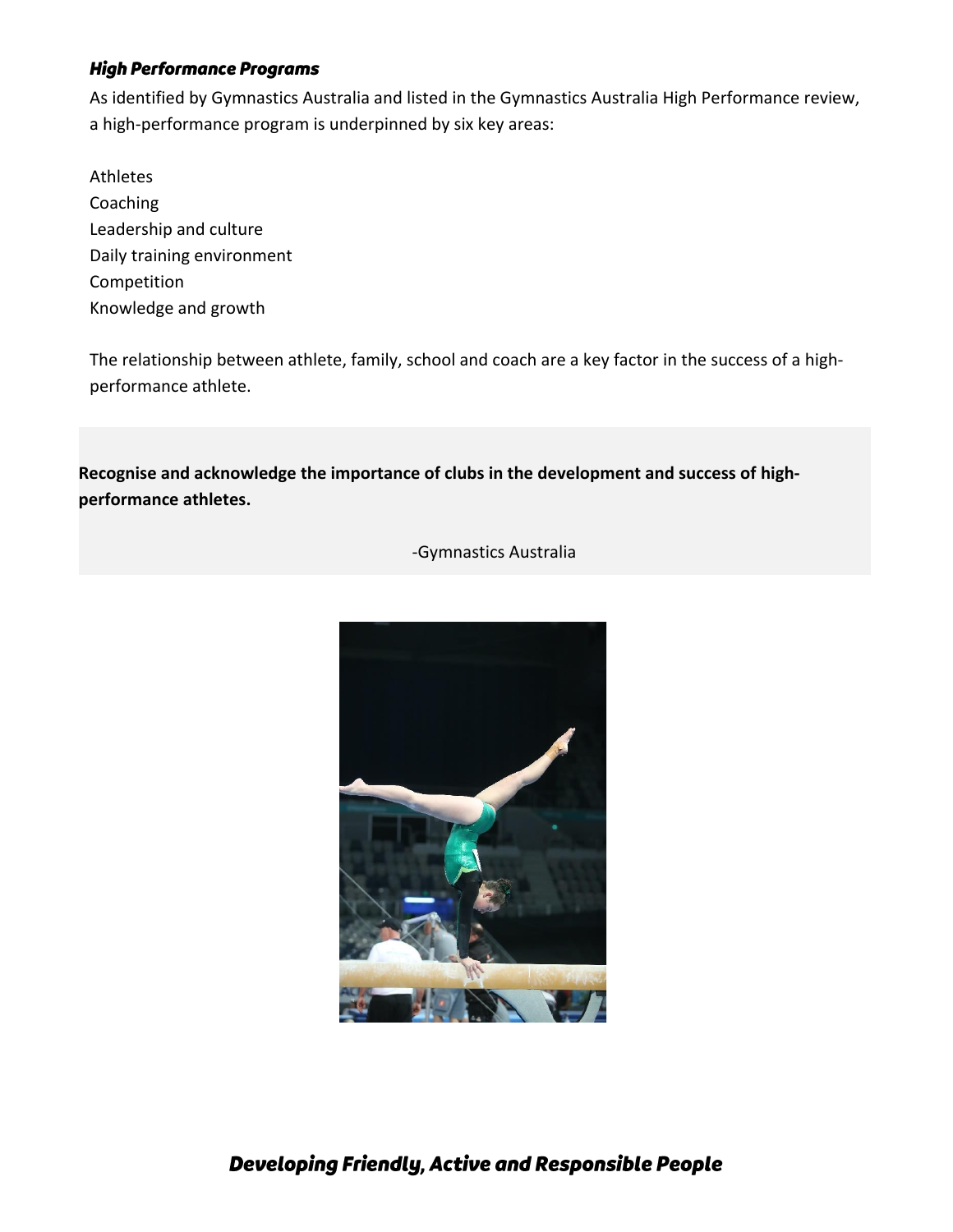#### <span id="page-4-0"></span>**Gymsports High Performance Liaison**

Gymsports Management will provide athletes and families with a high-performance liaison. The Liaison will be the link between athletes, families and team program coaches.

The role of the high-performance liaison is to;

- Set the high-performance calendar annually to include key events, training camps and educational opportunities for scholarship holders.
- Liaise with personal coaches and team liaisons regarding high-performance scholarship holders annual progress and to address any individual needs.
- Assist in confirming the high-performance scholarship holders from the nominations.
- Assist to coordinate and conduct annual performance reviews of scholarship holders (min. 3 per year)
- Coordinate and provide annual educational opportunities for scholarship holders, including and not limited to in-club sport psychology sessions, nutritional seminars, media training, anti-doping information and physiotherapy screenings
- Plan and coordinate the annual Gymsports High Performance Training Camp
- Assist in the development and education of scholarship holders and personal coaches in Individual Performance Plans (IPP)
- Key contact personnel for scholarship holders in relation to media and workplace/educational institutions

#### <span id="page-4-1"></span>**Gymsports Coaching**

Gymsports high performance athletes are educated by the most experienced, highly educated, and accredited team of coaches.

Gymsports Management believes in a culture of growth and lifelong learning of all coaches. Gymsports coaches maintain a high level of Federation International Gymnastics and Gymnastics Australia accreditations.

Gymsports Management financially supports high performance coaches through training and development funding and opportunities.

#### <span id="page-4-2"></span>**Gymsports Athletes**

Gymsports high performance coaches ensure the holistic development of high-performance athletes, their readiness and resilience to compete on the National and International stage and to perform at their best.

Gymsports provide an athlete centered approach with individual Performance Plans, lesson planning, strength testing, goals and routines.

Gymsports Athletes have access to world class equipment.

Access to onsite physiotherapy with individually tailored injury prevention, maintenance and recovery plans.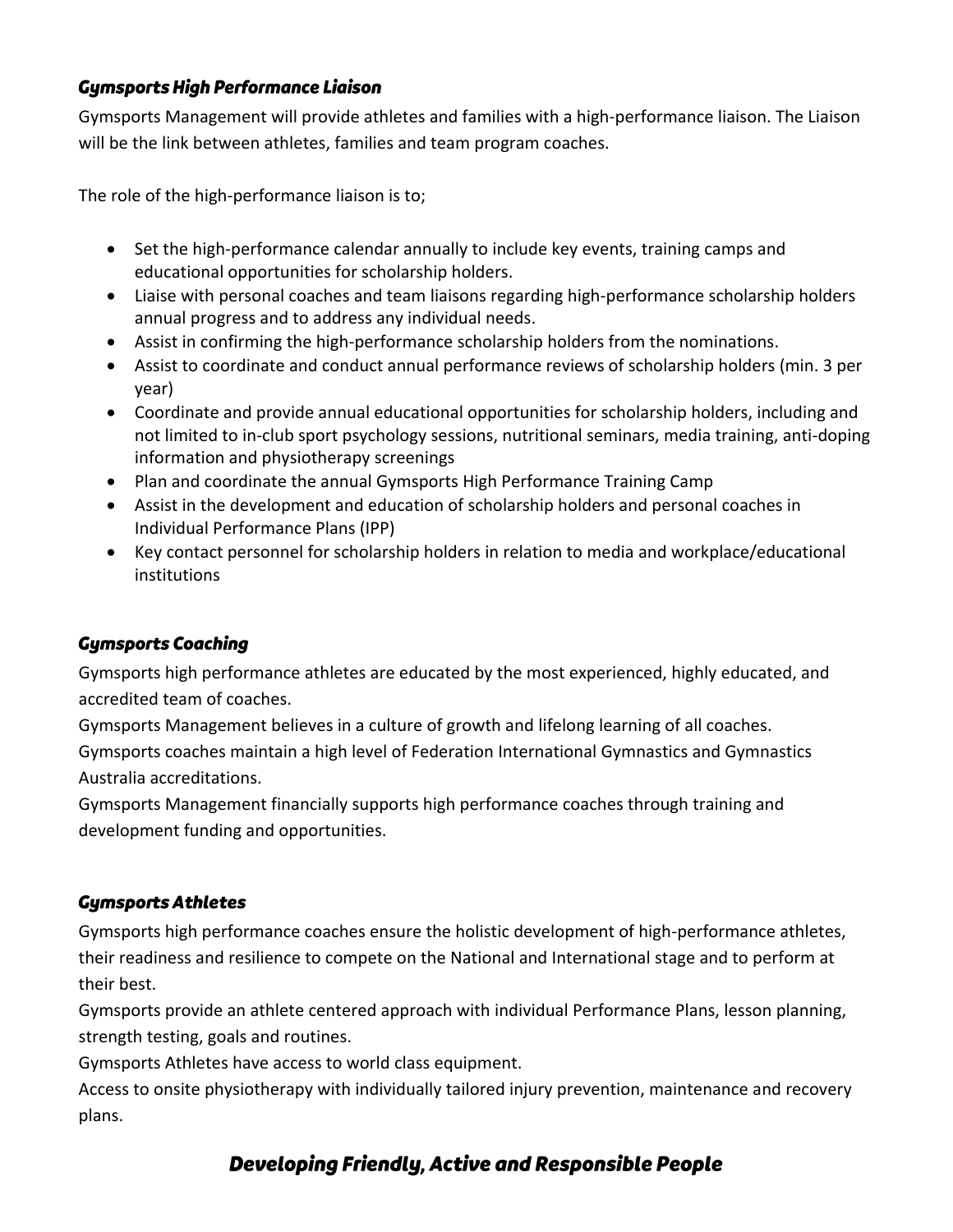Access to sports psychologist group sessions or private bookings. Access to the nutritional expertise and information sessions.

#### <span id="page-5-0"></span>**Leadership and culture**

Gymsports Management, coaches, officials and athletes are guided by clearly defined values and guiding principles.

*Respect: Having due regard for someone's wellbeing, feelings, and rights.*

- *The 4 C's*
- *1. Children*
- *2. Customers*
- *3. Colleagues*

*4. Company: Our Company requires your respect, as many people depend on the company for their growth and recreations (children) and their livelihood (the employees). As an employee you are responsible for defending and protecting our Company's principles, profits, image and security*

#### *Safety: Safety is at the forefront of our operations;*

- *1. Child Safety: Ensure we are best practice in the protection of children from all forms of abuse*
- *2. Athlete Safety: Ensure that Athlete safety is the priority in training and at competition*
- *3. Staff Safety: Ensure we have a culture and provide a safe workplace for all staff*
- *4. Company Safety: Ensure we have processes in place to reduce the risk of incidents*

*Integrity: Building strong character traits and work ethics including trustworthiness, honesty, dependability, loyalty and lives out these values in relationships with co-workers, customers, and others.*

#### *Teamwork: Teamwork making the dream work.*

- *1. Teamwork is the ability to work together toward a common mission and purpose.*
- *2. We are committed to a positive team culture that is supportive, encouraging and built on respect.*

*3. Teamwork means working with a group of people in an effective manner to achieve a goal or outcome.*

*4. Good teamwork means listening to other members of the team, taking everyone's ideas into consideration, and work for the good of the group rather than individual gain. Setting aside ego in favour of working together.*

#### *Open Communication: Communication is open and honest*

*1. Communicate positively, saying what you would like to see, rather than what you do not want 2. In a disagreement with another, speak only with the person with whom you disagree and the person* 

*who can help you solve the problem*

*3. First seek to understand and then be understood*

*Growth and Initiative: the ability to keep growing and learning*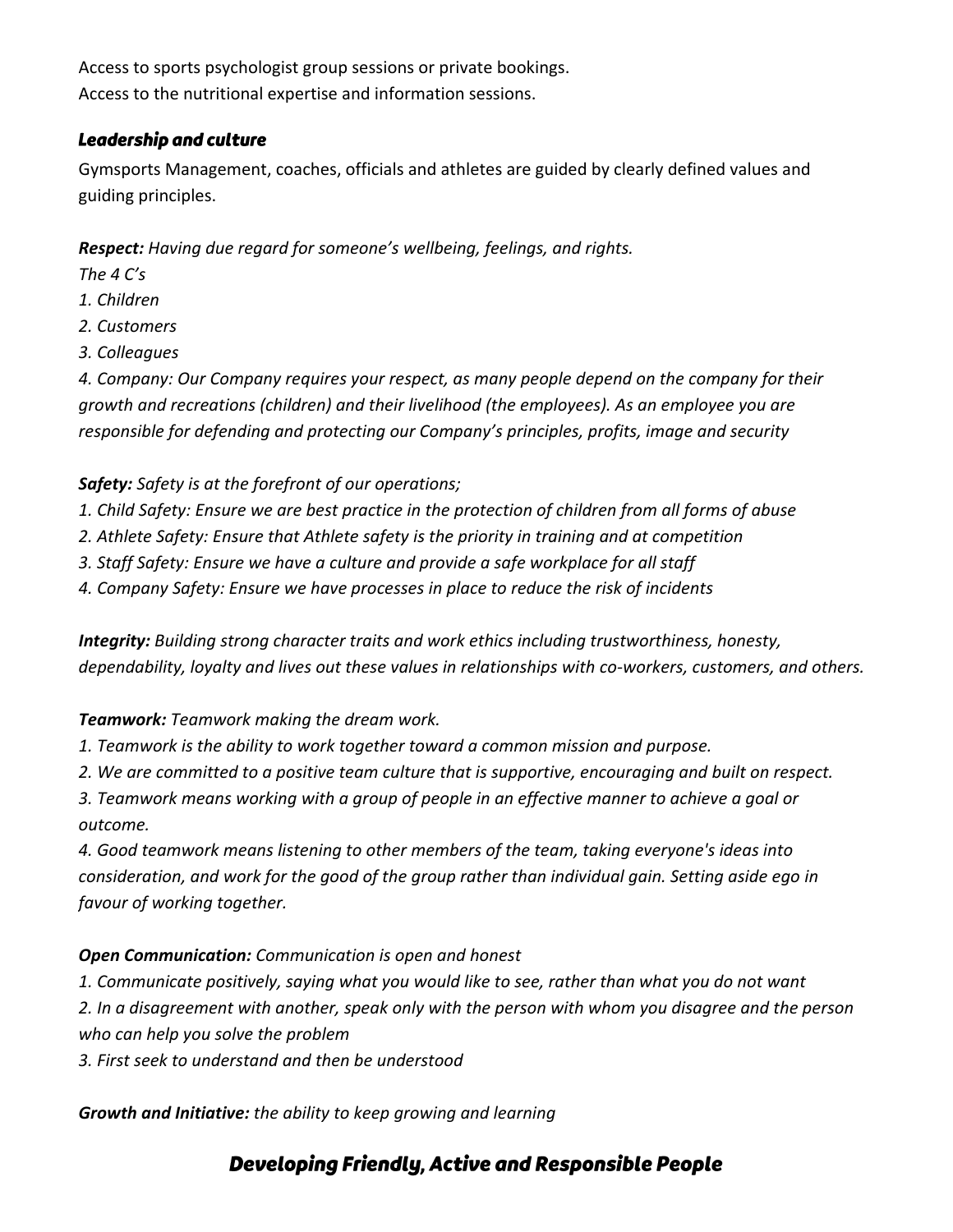- *1. Personal growth and initiative*
- *2. Professional growth and initiative*
- *3. Company growth: company growth will happen as a by product of attending to the first two*

#### <span id="page-6-0"></span>**Scholarships**

#### **Application Process:**

Team Leaders from each gymsport nominate athletes with supporting evidence, to the High Performance Liaison at the end of the competition year for the following calendar year. The High Performance Liaison in consultation with the Board of Advisors will be involved in the selection process.

#### **Criteria for nominating an athlete:**

- National Squad Member (Junior or Senior for the current year)
- Australian Representative (past or present)
- Emerging International Athlete
- Podium placers at Australian National Championships (Boys and Girls Team in the past calendar year)
- Overall State Champion at Tasmanian State Championships (Boys and Girls Team in the past calendar year)

Successful applicants will receive a *Scholarship Agreement* outlining the expectations of the scholarship holder. Scholarships will be valid for 1 calendar year.

\*Nominations are made at the discretion of the Team Leader. Team Leaders may nominate additional athletes that do not currently fit the above criteria but demonstrate potential though domestic results, strength testing and commitment to training.

In the case where an athlete/family has not met the expectations or has breached one of our other policy's their scholarship will be terminated. The High-Performance Liaison will inform the athlete and family of the termination and why in a meeting.

#### **Gymsports High Performance Scholarship Holders Receive:**

- Direct access to the High-Performance Liaison.
- Educational opportunities, including and not limited to in-club sport psychology sessions, nutritional seminars, media training, anti-doping information and physiotherapy screenings.
- Annual Gymsports High Performance Training Camp**.**
- Individual Performance Plans (IPP)**.**
- Personalised training programs.
- Personal coach support at National Training Camps.
- Up to 3 progress meetings per year (as minimum), with the High-Performance Liaison and personal coach.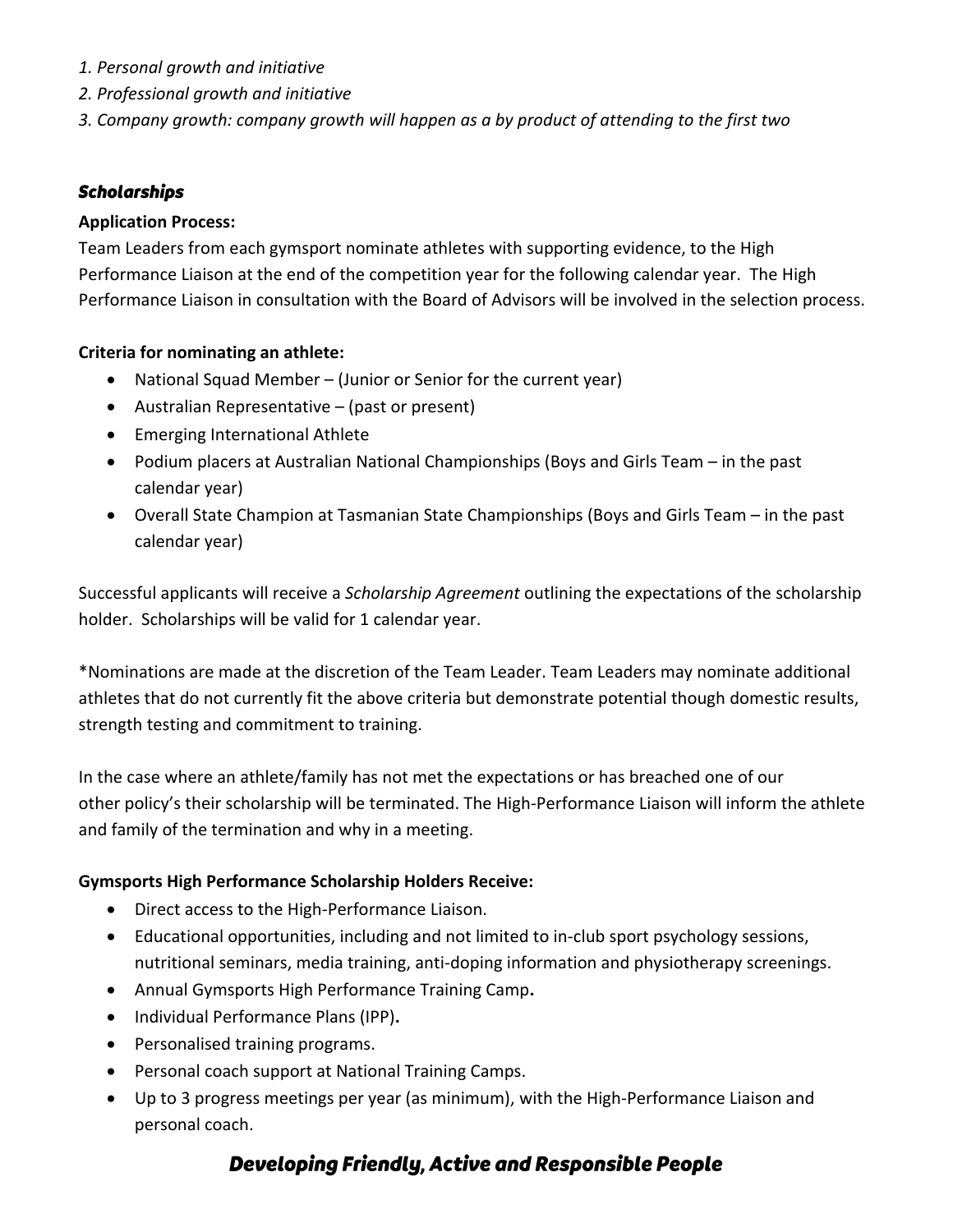- Personalised strength and conditioning plan from specialist, and access to Kingborough Sports Centre Fitness gym.
- Access to a Back in Motion physiotherapist at the club.

#### **Expectations of the Scholarship Holder**

Follow all Gymsports Management Policies and codes of conduct, including but not limited to; Child and Member Protection Policy, Athlete Code of Conduct.

Attend 90% or greater of all scheduled training sessions.

Attendance at the Gymsports high performance education opportunities and camps.

Attendance of all High-Performance Individual Planning and Performance(IPP) sessions with High Performance Liaison.

Be on time for all training sessions.

Be self-driven and hard working.

Be open to constructive feedback.

Clearly communicate with High Performance Liaison and coaches.

Understand that the opportunity to participate in other activities/sports maybe limited.

#### **Expectations of the family of a Scholarship Holder**

Follow all Gymsports Management Policies and codes of conduct, including but not limited to; Child and Member Protection Policy, Parent Code of Conduct.

Understand and support the training and financial commitment of a high-performance program.

Assist athlete to attending all scheduled training sessions on time.

Clearly communicate with High Performance Liaison, Team Leader, Coach and Administrative staff. Family holidays may need to be scheduled around yearly training plan.

Pay tuition and competition fees at the scheduled time.

#### **Expectations from a Scholarship Holders educational institution or workplace**

Understanding and flexibility from the school to accommodate a small amount of training time during school hours.

Willingness to be flexible around in-club training schedule, competitions and training camps.

#### **Expectations from Gymsports Management**

Gymsports Management commit to having policies and procedures in place that support an effective and safe training environment.

Gymsports commit to allocating a substantial financial budget to support a high-performance training program. Including but not limited to access to a High Performance Liaison.

Gymsports Management is committed to a high level of risk management and health and safety standards.

Gymsports commit to employing coaches with a high level of technical knowledge and passion for the high-performance training environment.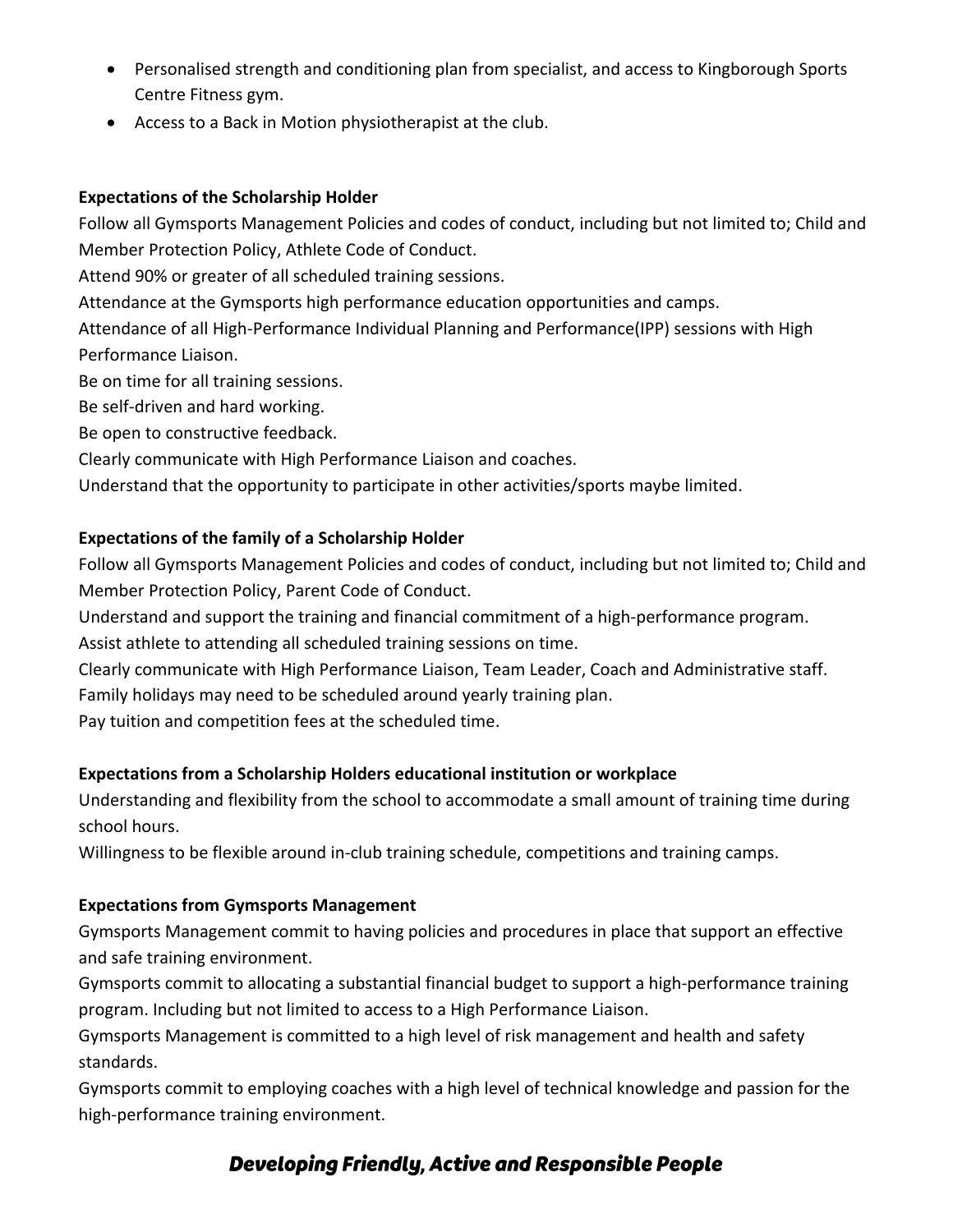Gymsports are committed to funding the training and development opportunities that will lead to high performance accreditations and technical knowledge applicable for high performance programs. Gymsports Management are able to offer families with financial fee assistance through the Financial Fee Assistance Policy.



Developing Friendly, Active and Responsible People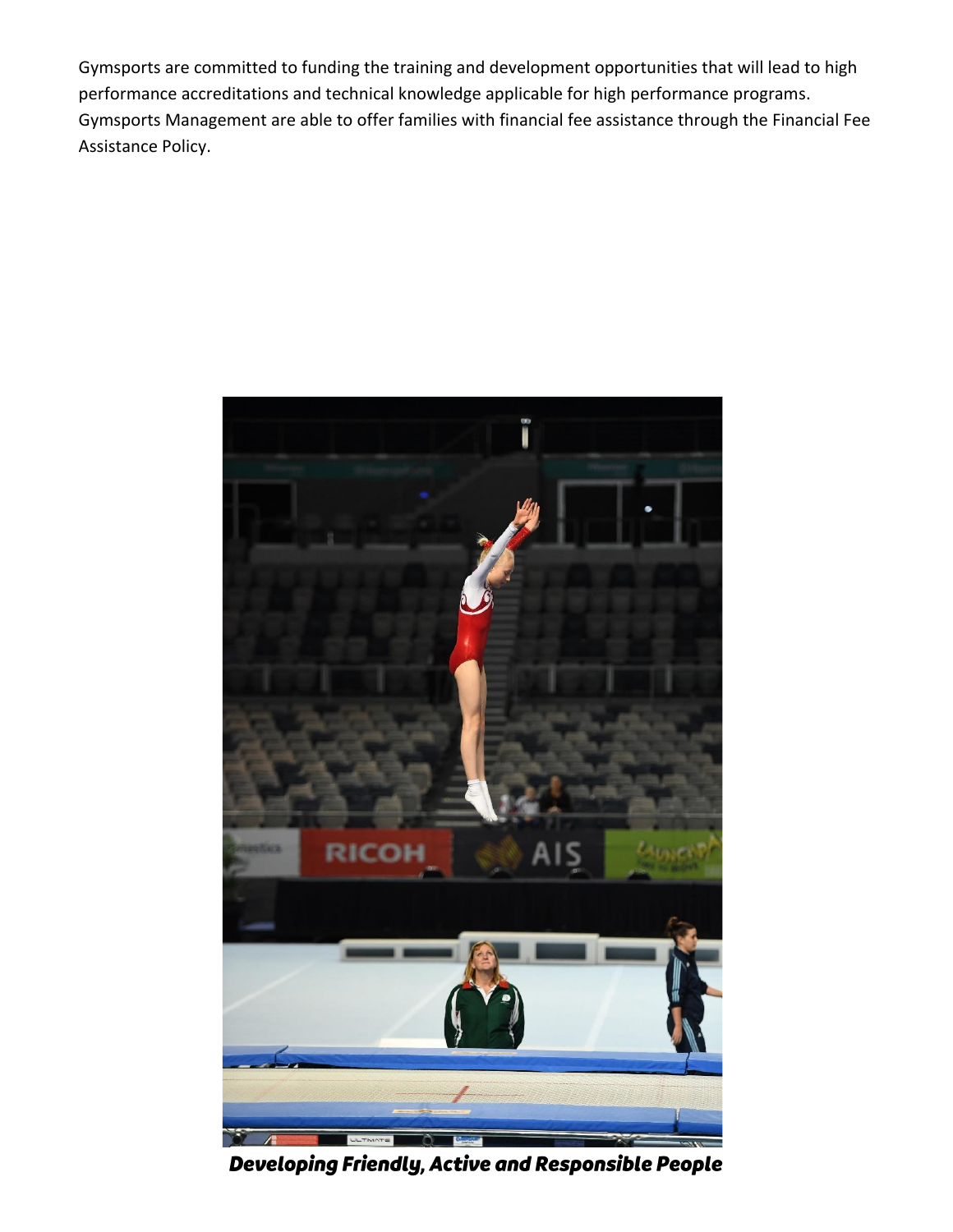#### <span id="page-9-0"></span>**Links to the Australian School Curriculum**

#### **Fundamental Movement Skills**

Gymnastics is important for children:gymnastics plays a very important role in developing movement competence in children and developing skills for life across a wide range of sports the development of confident and competent movers is an important outcome for physical education children who have developed competency in fundamental movement skills are far more likely to participate in sport and recreation throughout their life and will have reduced obesity risk positive links between fundamental movement skills and a child's social skills, self-esteem and academic performance.

Fundamental movement skills are about a child's ability to have an awareness of their body relative to their environment, to control their movements and to maintain or regain their balance. Gymnastics provides the programs to develop these core skills.

Skills such as balance, run, throw, kick, catch and leap are known as fundamental movement skills because they are required to participate proactively in a high number of physical activities. Fundamental movement skills need to be practiced in order to master them.

Australian Curriculum (Health and Physical Education) Focus Areas – links to Gymnastics Fundamental movement skills includes the development of fundamental movement skills that provide the foundation for competent and confident participation in a range of physical activities such as games, sports, dance, gymnastics and physical recreation.

locomotor and non-locomotor skills: rolling, balancing, sliding, jogging, running, leaping, jumping, hopping, dodging, galloping and skipping

Object control skills: bouncing, throwing, catching, kicking and striking – incorporated into gymnastics games and activities.

Games and sports includes the development of movement skills, concepts and strategies through a variety of games and sports. This content builds on learning in active play and minor games and fundamental movement skills. Modified games – gymnastics games with or without equipment non-traditional games and sports (including student-designed games) traditional games or sports – incorporated into gymnastics games

Lifelong physical activities includes physical activity that can enhance health-related fitness and wellbeing across the lifespan. Individual and group activities in gymnastics - including general gymnastics, aerobics, cheerleading, acrobatics, trampolining, resistance training, flexibility

Rhythmic and expressive movement activities includes movement that is composed and performed in response to stimuli such as equipment, beats and sounds, images, words or themes. All can be incorporated into gymnastics games and routines creative movement, movement exploration dance styles and dance elements**,** circus skills, rhythmic gymnastics**,** educational gymnastics.